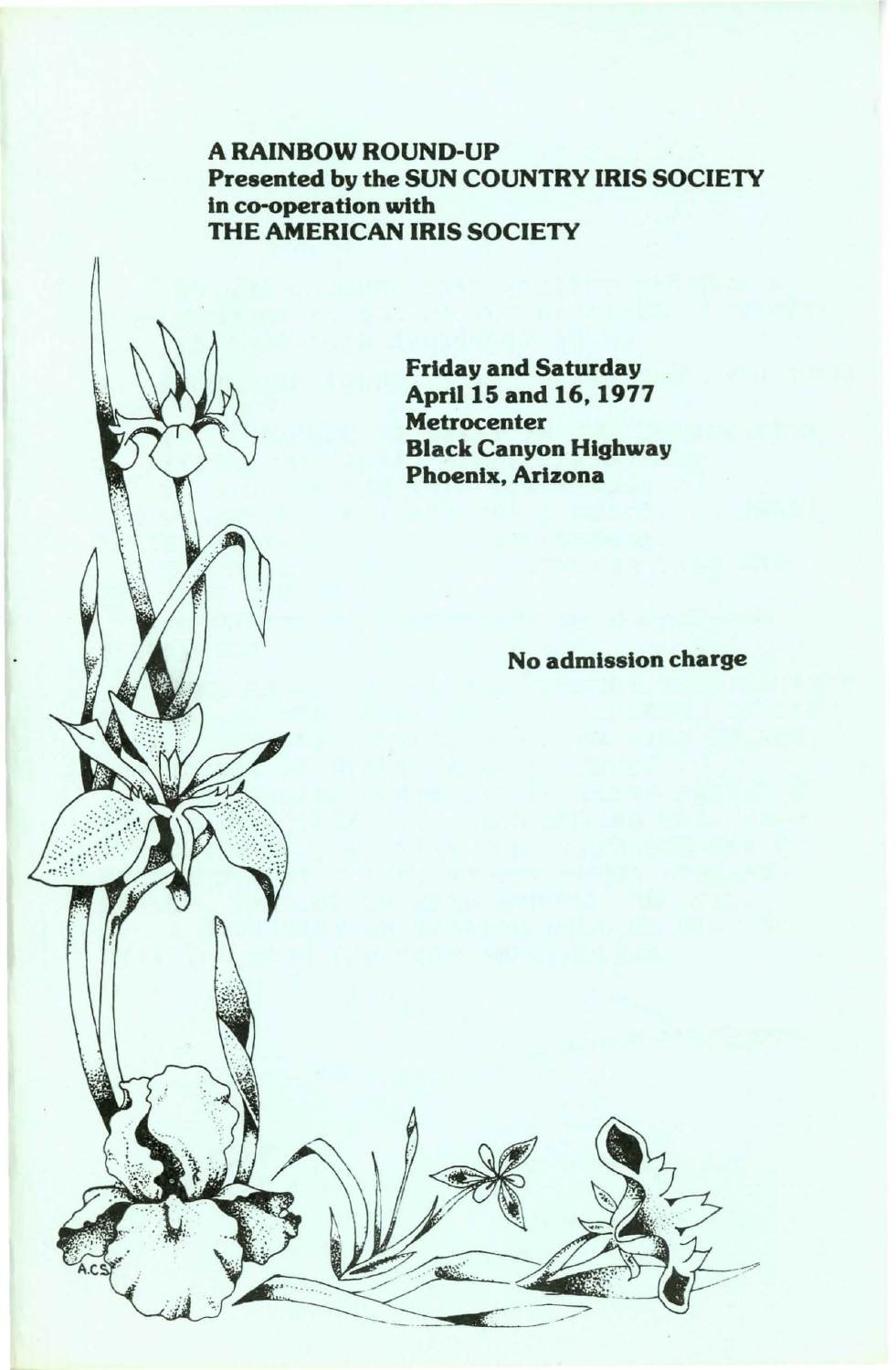THE SUN COUNTRY IRIS SOCIETY EXTENDS A WARM WELCOME TO ALL OF YOU ENTERING OR VISIT-ING ITS SHOW THIS SPRING OF 1977.

AMONG OUR PURPOSES IN PRESENTING THIS SHOW ARE:

TO ENCOURAGE INTEREST IN THE CULTIVATION OF IRISES, THE IDEAL HARDY PERENNIAL:

TO DISPLAY NEW IRIS VARIETIES:

TO AFFORD IRIS GROWERS A CHANCE TO SHARE THEIR ACCOMPLISHMENTS WITH OTHERS:

TO PROVIDE AN OPPORTUNITY FOR FAIR AND FRIENDLY COMPETITION: and,

TO CREATE AN ATMOSPHERE OF WONDER AND BEAUTY FOR THE PLEASURE OF ALL.

MEMBERSHIP IN THE SUN COUNTRY IRIS SOCIETY, AS WELL AS THE AMERICAN IRIS SOCIETY, IS OPEN TO ALL PERSONS INTERESTED IN GROWING IRISES, REGARDLESS OF SKILL OR EXPERIENCE.

FREE IRISES WORTH \$10.00 (LIST PRICE) GO. TO ANYONE JOINING OUR CLUB DURING THIS SHOW.

CURRENTLY, WE MEET THE FIRST TUESDAY OF EACH MONTH AT 7 P.M. AT THE YUCCA LIBRARY BRANCH, 5648 NORTH 15th AVENUE, PHOENIX.

A SHOW HOST OR HOSTESS WILL BE GLAD TO GIVE YOU MORE COMPLETE INFORMATION.

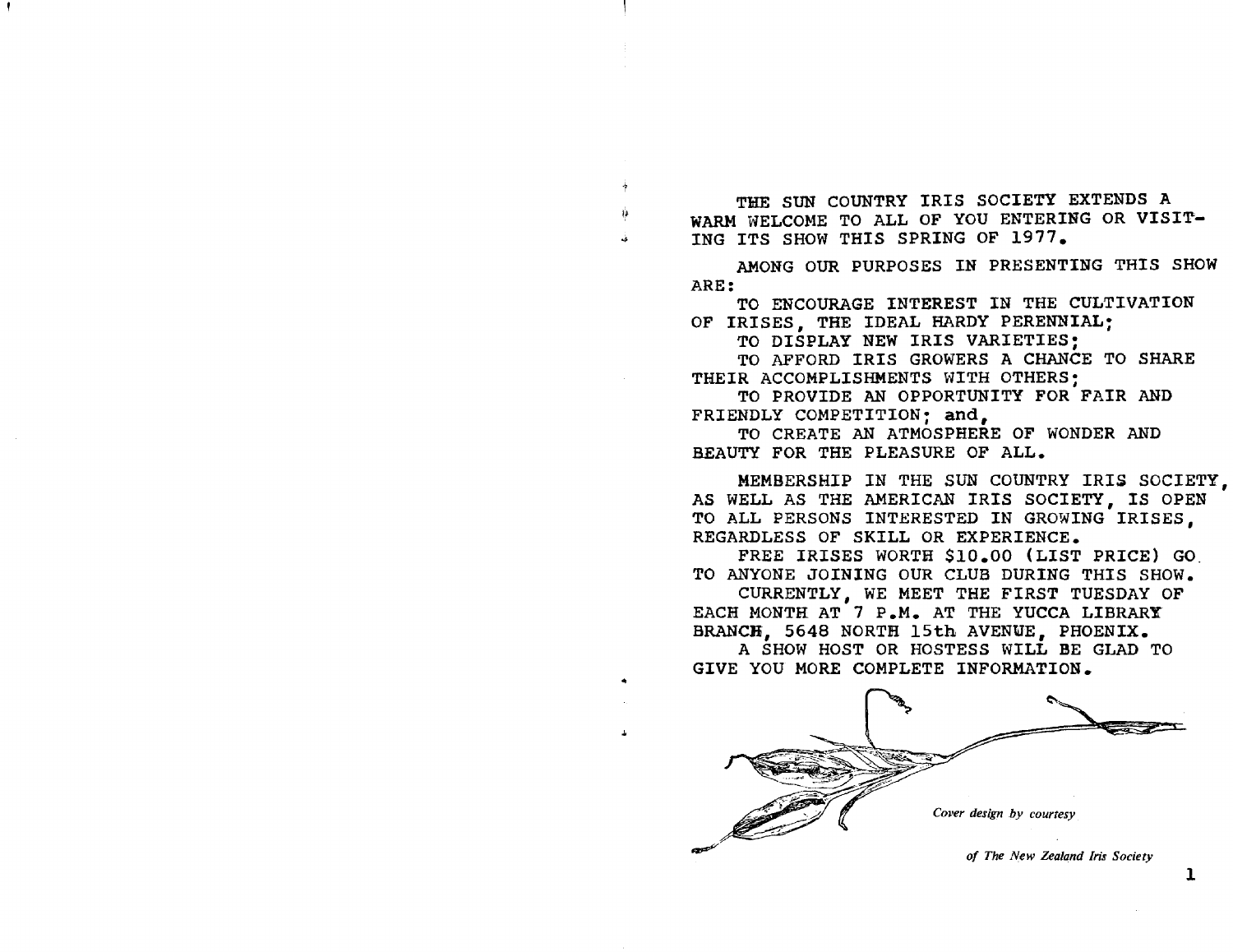This is an *iris* show approved by the American Iris Society, and conducted according to American Iris Society regulations and judged by its accredited judges.

#### SHOW COMMITTEE

| CHAIRMAN and SCHEDULE  | ROBIN KLEINZ          |
|------------------------|-----------------------|
| CLASSIFICATION and     |                       |
| PLACEMENT              | FLOYD WICKENKAMP      |
| <b>CLERKS</b>          | BETTY WICKENKAMP      |
| <b>JUDGES</b>          | KATIE ROMERO          |
| SECRETARY, AWARDS      | <b>BOBBIE SHEPARD</b> |
| PROPERTIES and STAGING | BILL KLEINZ and       |
|                        | LARRY JOHNSEN         |
| PUBLICITY              | <b>FOSTER TRY</b>     |
| <b>TROPHIES</b>        | CAROLE GLENN          |
| EDUCATIONAL DISPLAY    | EUNICE DAVIS          |
| ARTISTIC DIVISION      | EDNA TRY              |
| HOSPITALITY            | <b>FAYE IVOR</b>      |
| POSTER CONTEST         | MARVIN and DONNA      |
|                        | ZIESER                |

#### SUN COUNTRY OFFICERS 1976-1977

| PRESIDENT        | <b>BOBBIE SHEPARD</b> |
|------------------|-----------------------|
| VICE-PRESIDENT   | BEVERLY DOPKE         |
| <b>SECRETARY</b> | EUNICE DAVIS          |
| <b>TREASURER</b> | CAROLE GLENN          |
| REGION 15 AREA   |                       |
| <b>CHAIRMAN</b>  | FLOYD WICKENKAMP      |
| <b>DIRECTORS</b> | BARBARA DEREMIAH      |
|                  | MARY SCHEIDLER        |

FLOYD WICKENKAMP



## RULES

~ ...

- 1. Exhibition privileges are open to all
- persons.<br>2. Entries will be accepted from 6:30 until 9:30 a.m. on Friday, April 15.
- O 3. Single-specimen entries are to be staged alphabetically, by cultivar, rather than by color, with each named variety constituting a separate class, and judged as such.
- 0 4. Entries will be limited to 25 per exhibitor in the horticultural specimen classes. (Entries in the seedling and collections section, and in the artistic division, will not count towards this total.)
	- 5. Horticultural exhibits must have been grown by the exhibitor.
	- 6. Juniors are defined as those under  $18$  years of age.
	- 7. An exhibitor may enter no more than one of the same variety.
- '0 8. Exhibits must be correctly named and labeled. Irises not named or improperly identified will not be judged. Entry numbers should appear on tag-stub only, NOT on upper portion of tag. Tag-stub information will be used in determining the horticultural sweepstakes winner - therefore, the cultivar name and the identity of exhibitor must be shown on stub. Tags and entry tabu} ation forms may be obtained in advance from Katie Romero (948-3378) or Robin Kleinz  $(274 - 7365)$ .
	- 9. Judging will be by American Iris Society rules, with decisions of judges final, and any award withheld at their discretion.
- 010. No persons are to be allowed in exhibit area during judging except judges, the show chairman, clerks, and designated student judges.
	- 11. Judging is to begin at 10:30 a.m., Friday, April 15.

O NEW RULES (continued)

2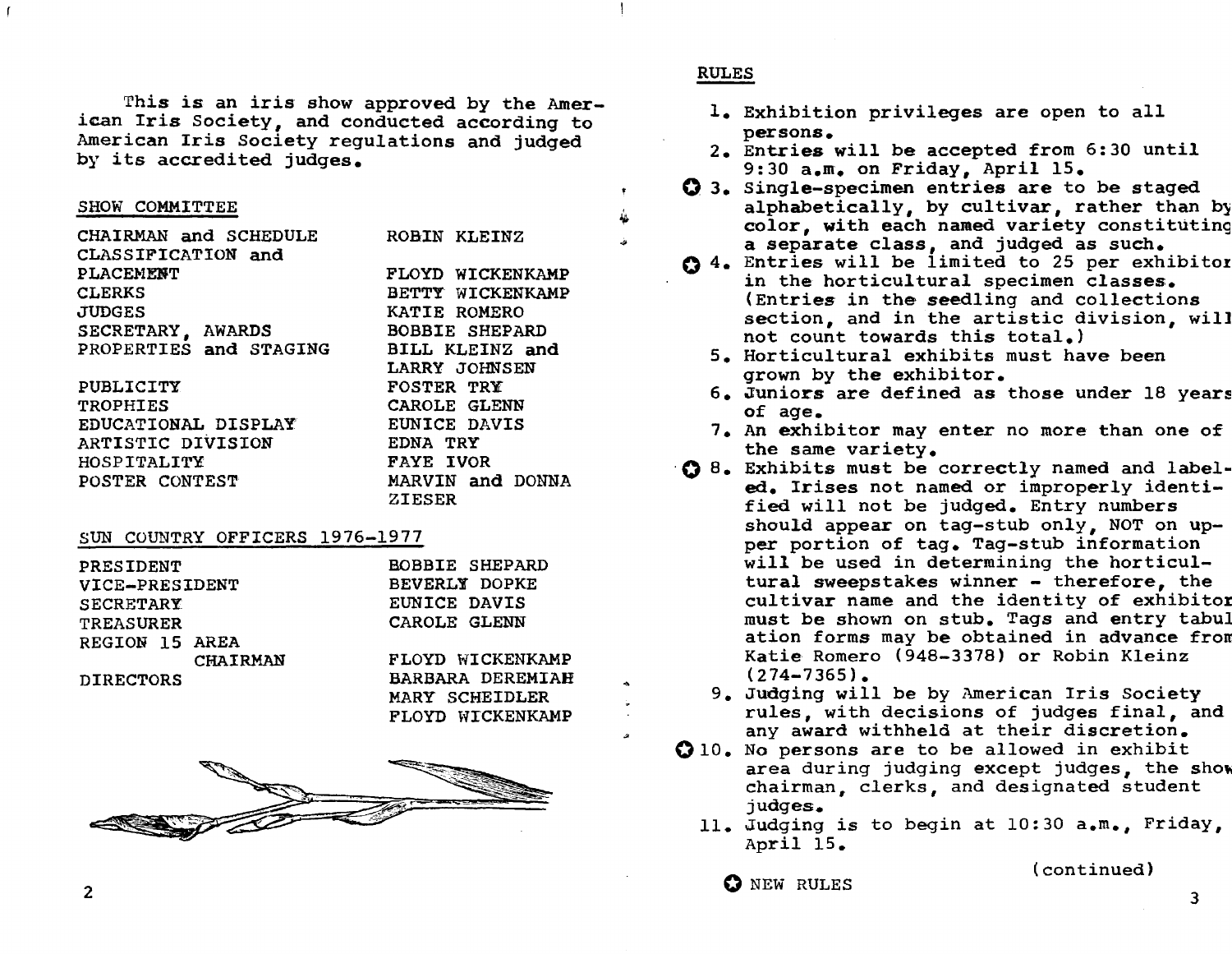# RULES (continued)

- 12. The classification committee may combine. create, or separate classes as necessary.
- 13. Sun Country assumes no responsibility for loss or damage, but will do all possible to safequard exhibits.
- 14. Faded stalks may be groomed or removed by the show committee or exhibitor any time after judging.
- 15. Containers will be furnished except for artistic classes and class "a" collections.
- 16. Trophies will be awarded Saturday, April 16, at 4:00 p.m. Ribbons, trophies, and artistic exhibits must be removed between 4:30 and 5:00 p.m. that same day.

### DIVISION I - HORTICULTURE

- SECTION A TALL BEARDED
- SECTION B. ARILS
	- Class a) Aril-meds
	- Class b) Arilbreds
	- Class c) Pure arils (species and aril hybrids)
- SECTION C MEDIANS
	- Class a} Standard dwarf bearded
	- Class b) Border bearded
	- Class c) Intermediate bearded
	- Class d) Miniature tall bearded
- SECTION D SPURIAS
- SECTION. E LOUISIANAS
- SECTION F SIBERIANS

 $\curvearrowright$ 

- SECTION G BULBOUS (Dutch, English, Spanish and others) NOT ELIGIBLE FOR QUEEN OF SHOW
- SECTION **E MISCELLANEOUS**

Any iris not named above.

SECTION I SEEDLINGS

(An unintroduced iris of any section

or kind, to be designated by name

or number and entered in hybridizer's name. )

- Class a) Seedlings hybridized by Arizona<br>
exhibitors<br>
Class b) Others<br>
CTION J COLLECTIONS exhibitors
- Class b) Others



SECTION J COLLECTIONS

- Class a) Five different named varieties (Provide own container)
- Class b) Three different Dykes medal winners
- SECTION K JUNIOR DIVISION

Class a) Tall bearded

Class b) Any other



REMINDER - PLEASE CLAIM ALL EXHIBITS BEFORE 5:00 P.M. Saturday, April 16.

4

5

I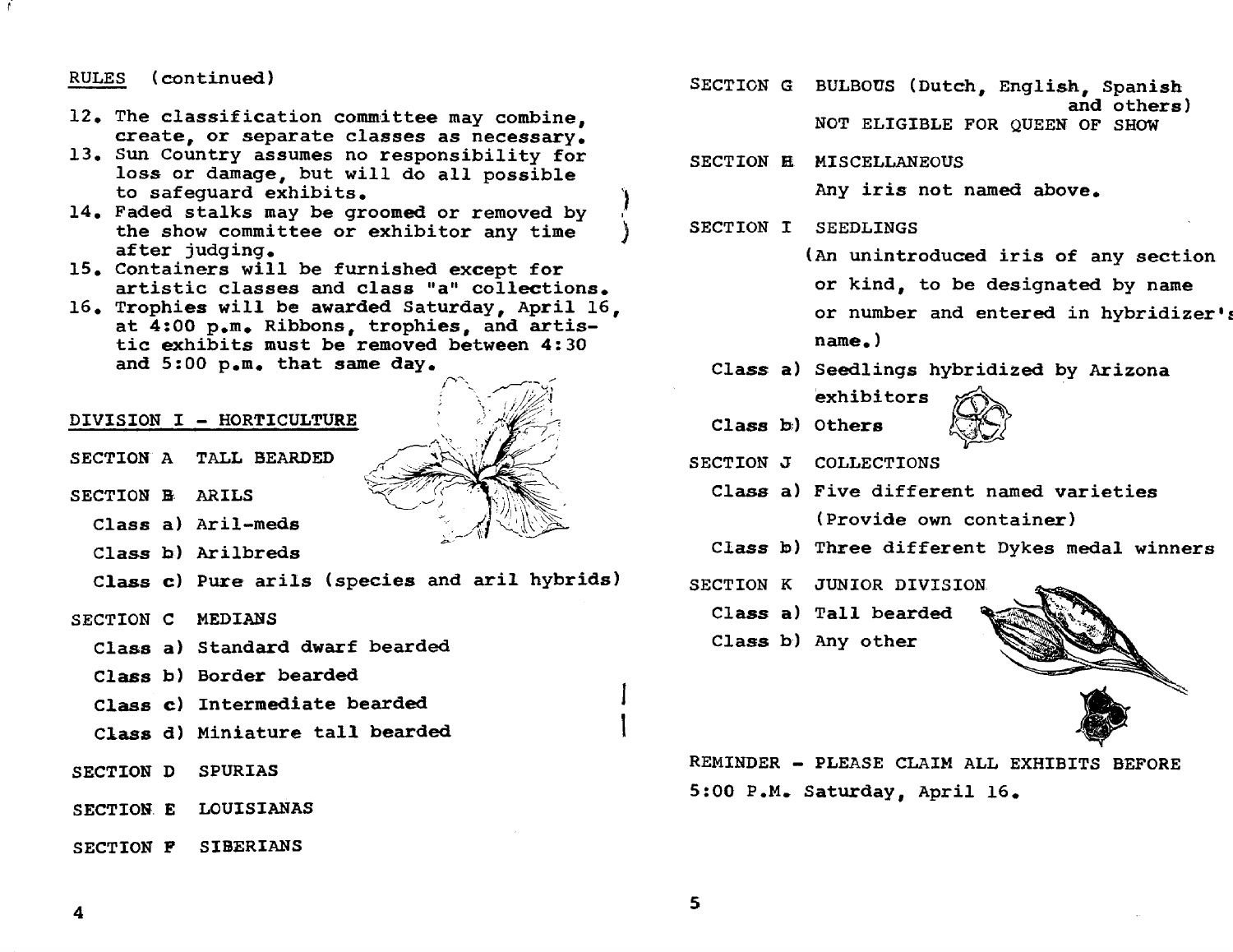# DIVISION II ARTISTIC DESIGN



#### RULES

- 1. One entry only to a class.
- 2. No artificial plant material may be used.
- 3. Dried or treated natural plant material is acceptable, but the fresh should predominate,
- 4. Plant material need not have been grown by exhibitor.
- 5. One or more irises must be used in each arrangement, and should be the dominating feature of a design.
- 6. Except for Class 4, irises of any kind may be used.
- 7. Exhibitor's name should appear on underside of container.
- 8. Exhibitor should keep arrangement fresh.
- 9. A novice is defined as a person who has never won a blue ribbon in an artistic class at an iris show.

It is suggested that no background boards be used.

### THEME - A RAINBOW OF IRISES

1. SUN COUNTRY SPECIAL

A crescent arrangement using yellow irises. 2. THE MAJESTY OF PURPLE

A vertical arrangement using purple irises. 3. DAINTY DELIGHT

An arrangement featuring pastel-colored irises.

- 4. SOPHISTICATION A modern-style arrangement using black and white irises only. Accessories permitted.
- 5. SENIOR PROM

6

A corsage.

- 6. MY RAINBOW OF IRISES NOVICES ONLY Displaying arranger's favorite hues in irises. Style of arranger's choice.
- 7. I GREW IT MYSELF FOR MEN ONLY An arrangement to show off exhibitor's finest bloom-stalk. A single stalk only, though it may bear any number of open blossoms. Accessories permitted.

### ARTISTIC DESIGN - continued

 $8.$  HAVE A HAPPY DAY!  $-$  JUNIORS ONLY

An arrangement for teacher's desk, colors of choice. Accessories permitted.

NOTE: Though not required, exhibitors may identify irises used in arrangements (on entry or separate tag).

# IRIS POSTER CONTEST FOR JUNIORS

Must be educational in nature: may be any size.

FIRST PRIZE - \$10.00 SECOND PRIZE - \$5.00<br>THIRD PRIZE - \$3.00 \$3.00



## AWARDS

#### RIBBONS

First, second, third place and honorable mention ribbons will be awarded in each class as merited, except Seedling Class I.

Sweepstakes rosettes will be awarded in Horticultural and Artistic Divisions.

Queen of Show rosette will be awarded in Horticulture.

Best Arrangement rosette will be awarded.

Best Seedling of Show rosette will be awarded,

Best Specimen of Show, Junior Division,' and Best Arrangement of Show, Junior Division, will be awarded.

#### MEDALS

Silver medal of the American Iris Society will be given to the person winning the highest number of first place ribbons in the Horticulture Division.

Bronze medal of the American Iris Society will be given to the person winning the second highest number of first place ribbons in the Horticulture Division.